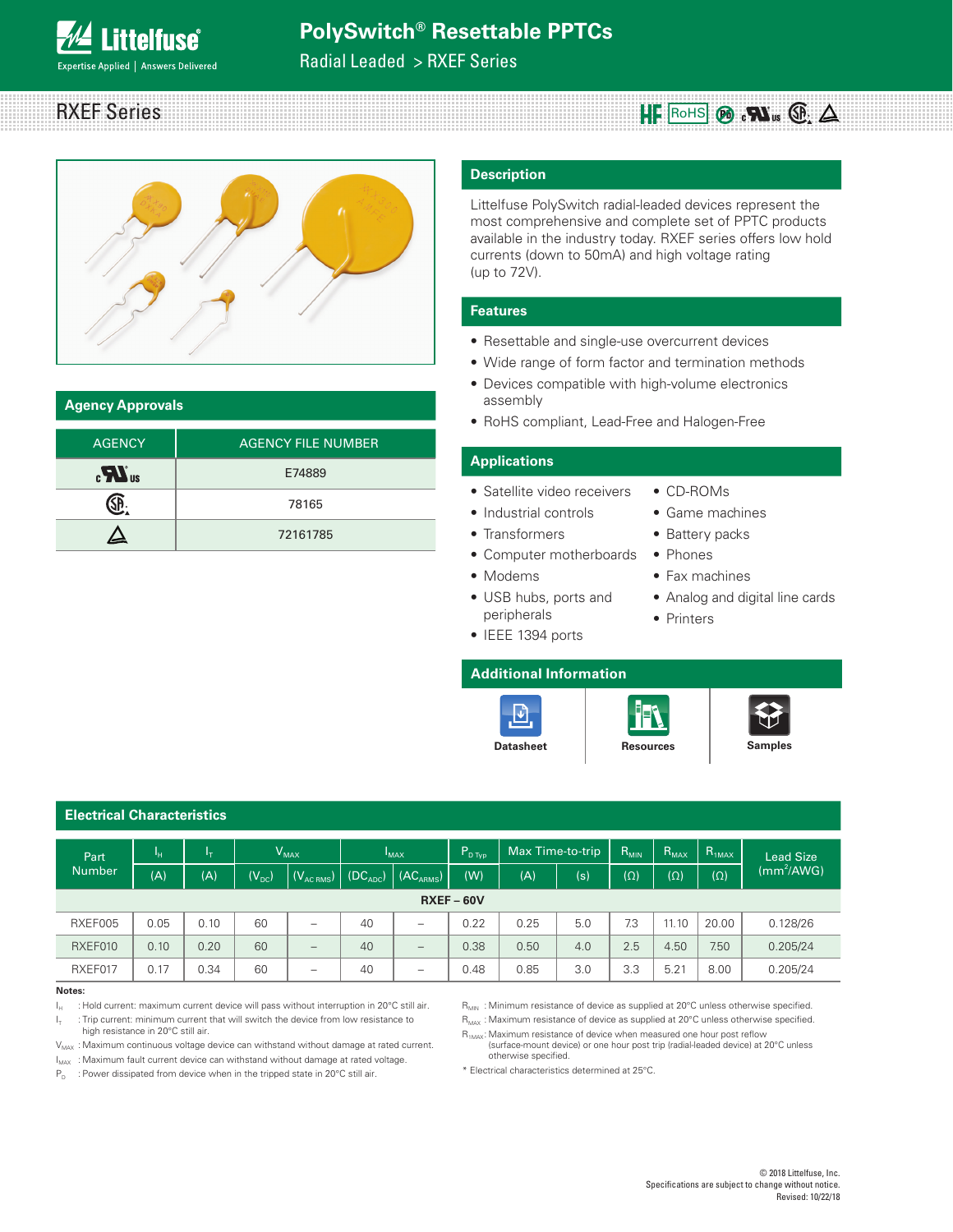Radial Leaded > RXEF Series



| <b>Electrical Characteristics</b> |             |       |            |                |                      |                       |                 |       |                  |            |            |            | (Cont'd)               |
|-----------------------------------|-------------|-------|------------|----------------|----------------------|-----------------------|-----------------|-------|------------------|------------|------------|------------|------------------------|
| <b>Part</b>                       | $I_{\rm H}$ | $I_T$ |            | $V_{MAX}$      |                      | $I_{MAX}$             | $P_{D \; Type}$ |       | Max Time-to-trip | $R_{MIN}$  | $R_{MAX}$  | $R_{1MAX}$ | <b>Lead Size</b>       |
| <b>Number</b>                     | (A)         | (A)   | $(V_{DC})$ | $(V_{AC RMS})$ | (DC <sub>ADC</sub> ) | (AC <sub>ARMS</sub> ) | (W)             | (A)   | (s)              | $(\Omega)$ | $(\Omega)$ | $(\Omega)$ | (mm <sup>2</sup> /AWG) |
|                                   |             |       |            |                |                      |                       | <b>RXEF-72V</b> |       |                  |            |            |            |                        |
| RXEF020                           | 0.20        | 0.40  | 72         | 72             | 40                   | 40                    | 0.41            | 1.00  | 2.2              | 1.83       | 2.75       | 4.40       | 0.205/24               |
| RXEF025                           | 0.25        | 0.50  | 72         | 72             | 40                   | 40                    | 0.45            | 1.25  | 2.5              | 1.25       | 1.95       | 3.00       | 0.205/24               |
| RXEF030                           | 0.30        | 0.60  | 72         | 72             | 40                   | 40                    | 0.49            | 1.50  | 3.0              | 0.88       | 1.33       | 2.10       | 0.205/24               |
| RXEF040                           | 0.40        | 0.80  | 72         | 72             | 40                   | 40                    | 0.56            | 2.00  | 3.8              | 0.55       | 0.86       | 1.29       | 0.205/24               |
| RXEF050                           | 0.50        | 1.00  | 72         | 72             | 40                   | 40                    | 0.77            | 2.50  | 4.0              | 0.50       | 0.77       | 1.17       | 0.205/24               |
| RXEF065                           | 0.65        | 1.30  | 72         | 72             | 40                   | 40                    | 0.88            | 3.25  | 5.3              | 0.31       | 0.48       | 0.72       | 0.205/24               |
| RXEF075                           | 0.75        | 1.50  | 72         | 72             | 40                   | 40                    | 0.92            | 3.75  | 6.3              | 0.25       | 0.40       | 0.60       | 0.205/24               |
| RXEF090                           | 0.90        | 1.80  | 72         | 72             | 40                   | 40                    | 0.99            | 4.50  | 7.2              | 0.20       | 0.31       | 0.47       | 0.205/24               |
| RXEF110                           | 1.10        | 2.20  | 72         | 72             | 40                   | 40                    | 1.50            | 5.50  | 8.2              | 0.15       | 0.25       | 0.38       | 0.520/20               |
| RXEF135                           | 1.35        | 2.70  | 72         | 72             | 40                   | 40                    | 1.70            | 6.75  | 9.6              | 0.12       | 0.19       | 0.30       | 0.520/20               |
| RXEF160                           | 1.60        | 3.20  | 72         | 72             | 40                   | 40                    | 1.90            | 8.00  | 11.4             | 0.09       | 0.14       | 0.22       | 0.520/20               |
| <b>RXEF185</b>                    | 1.85        | 3.70  | 72         | 72             | 40                   | 40                    | 2.10            | 9.25  | 12.6             | 0.08       | 0.12       | 0.19       | 0.520/20               |
| <b>RXEF250</b>                    | 2.50        | 5.00  | 72         | 72             | 40                   | 40                    | 2.50            | 12.50 | 15.6             | 0.05       | 0.08       | 0.13       | 0.520/20               |
| <b>RXEF300</b>                    | 3.00        | 6.00  | 72         | 72             | 40                   | 40                    | 2.80            | 15.00 | 19.8             | 0.04       | 0.06       | 0.10       | 0.520/20               |
| RXEF375                           | 3.75        | 7.50  | 72         | 72             | 40                   | 40                    | 3.20            | 18.75 | 24.0             | 0.03       | 0.05       | 0.08       | 0.520/20               |

#### **Notes:**

 $I_H$  : Hold current: maximum current device will pass without interruption in 20°C still air.

 $I_{T}$  : Trip current: minimum current that will switch the device from low resistance to

 $R_{MIN}$  : Minimum resistance of device as supplied at 20°C unless otherwise specified.

high resistance in 20°C still air.

 $V_{MAX}$ : Maximum continuous voltage device can withstand without damage at rated current.

 $I_{\text{MAX}}$ : Maximum fault current device can withstand without damage at rated voltage.

 $P_D$  : Power dissipated from device when in the tripped state in 20°C still air.

 $R_{MAX}$ : Maximum resistance of device as supplied at 20°C unless otherwise specified.  $R_{1MAX}$ : Maximum resistance of device when measured one hour post reflow

(surface-mount device) or one hour post trip (radial-leaded device) at 20°C unless otherwise specified.

\* Electrical characteristics determined at 25°C.

#### **Typical Time-to-Trip Curves at 20°C**

| <b>RXEF</b>            |         |     |                |
|------------------------|---------|-----|----------------|
| А<br>$\qquad \qquad -$ | RXFF005 | . I | RXEF075        |
| B                      | RXFF010 | K.  | RXFF090        |
| C                      | RXFF017 | L   | RXFF110        |
| D                      | RXFF020 | M   | <b>RXFF135</b> |
| F                      | RXFF025 | N.  | RXFF160        |
| F<br>$\qquad \qquad -$ | RXFF030 | ∩   | <b>RXFF185</b> |
| G                      | RXFF040 | Ρ   | <b>RXFF250</b> |
| н                      | RXFF050 | Ω   | RXFF300        |
|                        | RXFF065 | R   | <b>RXFF375</b> |
|                        |         |     |                |
|                        |         |     |                |
|                        |         |     |                |

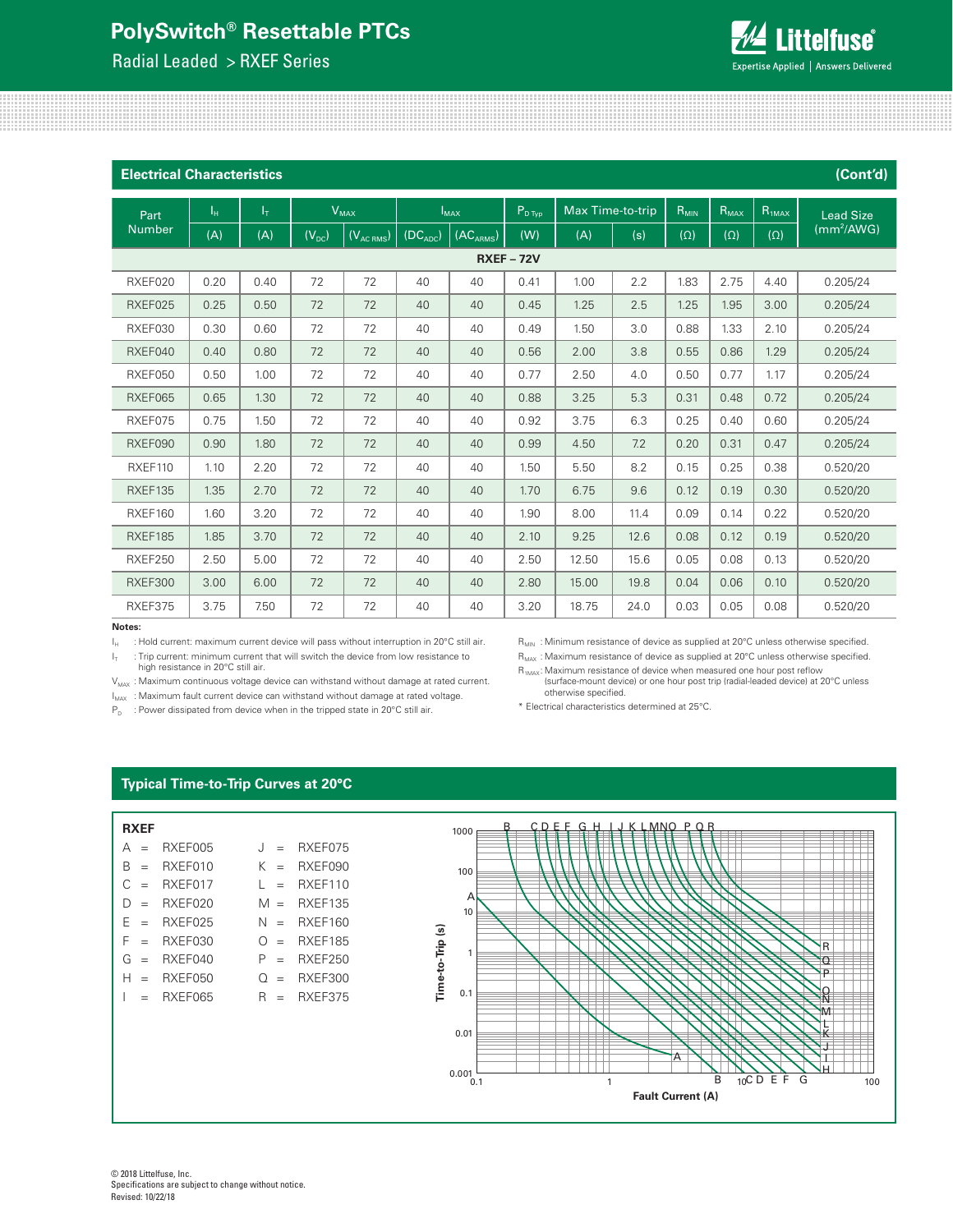

Radial Leaded > RXEF Series

#### **Temperature Rerating**

|                |                 |                 |               |                | <b>Maximum Ambient Temperature</b> |                |                |                |                |      |
|----------------|-----------------|-----------------|---------------|----------------|------------------------------------|----------------|----------------|----------------|----------------|------|
|                | $-40^{\circ}$ C | $-20^{\circ}$ C | $0^{\circ}$ C | $20^{\circ}$ C | $25^{\circ}$ C                     | $40^{\circ}$ C | $50^{\circ}$ C | $60^{\circ}$ C | $70^{\circ}$ C | 85°C |
|                |                 |                 |               |                | Hold Current (A)                   |                |                |                |                |      |
|                |                 |                 |               |                | $RXEF - 60V$                       |                |                |                |                |      |
| RXEF005        | 0.078           | 0.068           | 0.06          | 0.05           | 0.048                              | 0.04           | 0.035          | 0.032          | 0.027          | 0.02 |
| RXEF010        | 0.160           | 0.140           | 0.11          | 0.10           | 0.096                              | 0.08           | 0.072          | 0.067          | 0.050          | 0.04 |
| RXEF017        | 0.260           | 0.230           | 0.21          | 0.17           | 0.160                              | 0.14           | 0.120          | 0.110          | 0.090          | 0.07 |
|                |                 |                 |               |                | <b>RXEF - 72V</b>                  |                |                |                |                |      |
| RXEF020        | 0.31            | 0.27            | 0.24          | 0.20           | 0.19                               | 0.16           | 0.14           | 0.13           | 0.11           | 0.08 |
| RXEF025        | 0.39            | 0.34            | 0.30          | 0.25           | 0.24                               | 0.20           | 0.18           | 0.16           | 0.14           | 0.10 |
| RXEF030        | 0.47            | 0.41            | 0.36          | 0.30           | 0.29                               | 0.24           | 0.22           | 0.20           | 0.16           | 0.12 |
| RXEF040        | 0.62            | 0.54            | 0.48          | 0.40           | 0.38                               | 0.32           | 0.29           | 0.25           | 0.22           | 0.16 |
| RXEF050        | 0.78            | 0.68            | 0.60          | 0.50           | 0.48                               | 0.41           | 0.36           | 0.32           | 0.27           | 0.20 |
| RXEF065        | 1.01            | 0.88            | 0.77          | 0.65           | 0.62                               | 0.53           | 0.47           | 0.41           | 0.35           | 0.26 |
| RXEF075        | 1.16            | 1.02            | 0.89          | 0.75           | 0.72                               | 0.61           | 0.54           | 0.47           | 0.41           | 0.30 |
| RXEF090        | 1.40            | 1.22            | 1.07          | 0.90           | 0.86                               | 0.73           | 0.65           | 0.57           | 0.49           | 0.36 |
| RXEF110        | 1.71            | 1.50            | 1.31          | 1.10           | 1.06                               | 0.89           | 0.79           | 0.69           | 0.59           | 0.44 |
| RXEF135        | 2.09            | 1.84            | 1.61          | 1.35           | 1.30                               | 1.09           | 0.97           | 0.85           | 0.73           | 0.54 |
| RXEF160        | 2.48            | 2.18            | 1.90          | 1.60           | 1.54                               | 1.30           | 1.15           | 1.01           | 0.86           | 0.64 |
| RXEF185        | 2.87            | 2.52            | 2.20          | 1.85           | 1.78                               | 1.50           | 1.33           | 1.17           | 1.00           | 0.74 |
| RXEF250        | 3.88            | 3.40            | 2.98          | 2.50           | 2.40                               | 2.03           | 1.80           | 1.58           | 1.35           | 1.00 |
| <b>RXEF300</b> | 4.65            | 4.08            | 3.57          | 3.00           | 2.88                               | 2.43           | 2.16           | 1.89           | 1.62           | 1.20 |
| RXEF375        | 5.81            | 5.10            | 4.46          | 3.75           | 3.60                               | 3.04           | 2.70           | 2.36           | 2.03           | 1.50 |

### **Temperature Rerating Curve**

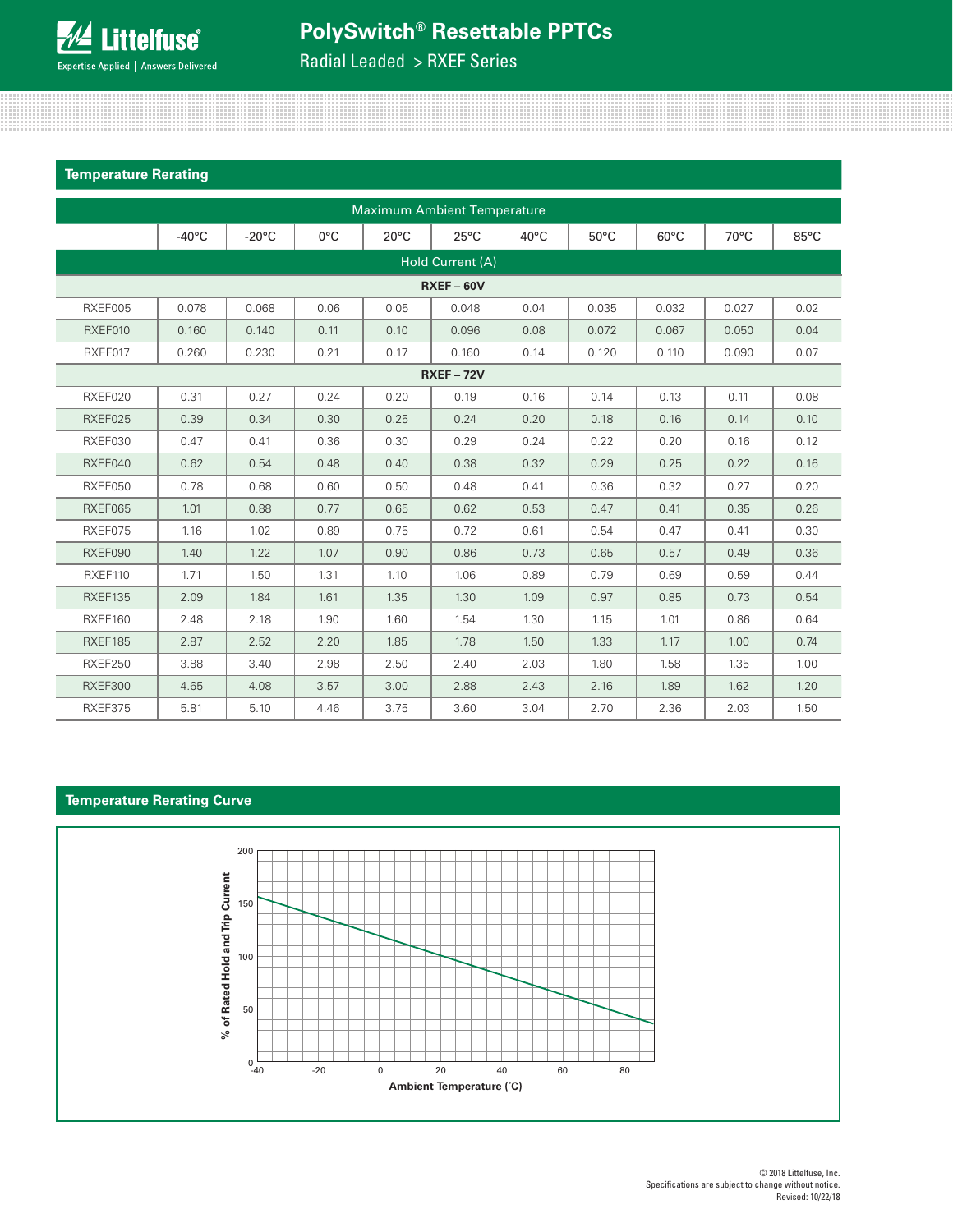Radial Leaded > RXEF Series



#### **Physical Specifications**

|                                  | RXEF005: Tin-plated Nickel-copper Alloy, 0.128mm <sup>2</sup> (26AWG), ø0.40mm (0.016in)                                             |
|----------------------------------|--------------------------------------------------------------------------------------------------------------------------------------|
|                                  | RXEF010: Tin-plated Nickel-copper Alloy, 0.205mm <sup>2</sup> (24AWG), $\omega$ 0.51mm (0.020in)                                     |
| <b>Lead Material</b>             | RXEF017 to 040: Tin-plated Copper-clad Steel, 0.205mm <sup>2</sup> (24AWG), ø0.51mm (0.020in)                                        |
|                                  | RXEF050 to 090 : Tin-plated Copper, 0.205mm <sup>2</sup> (24AWG), $\omega$ 0.51mm (0.020in)                                          |
|                                  | RXEF110 to 375: Tin-plated Copper, 0.52mm <sup>2</sup> (20AWG), $\omega$ 0.81mm (0.032in)                                            |
|                                  | Solderability per ANSI/J-STD-002 Category 3                                                                                          |
| <b>Soldering Characteristics</b> | RXEF005, RXEF010 Meet ANSI/J-STD-002 Category 1                                                                                      |
|                                  | RXEF005-RXEF025: per IEC-STD 68-2-20, Test Tb, Method 1a, Condition a;<br>Can Withstand 5s at 260 $^{\circ}$ C $\pm$ 5 $^{\circ}$ C  |
| <b>Solder Heat Withstand</b>     | All Other Sizes: per IEC-STD 68-2-20, Test Tb, Method 1a, Condition b;<br>Can Withstand 10s at 260 $^{\circ}$ C $\pm$ 5 $^{\circ}$ C |
| <b>Insulating Material</b>       | Cured, Flame-retardant Epoxy Polymer; Meets UL 94V-0                                                                                 |
| <b>Operation Temperature</b>     | $-40^{\circ}$ C $\sim$ 85°C                                                                                                          |

**Note:** Devices are not designed to be placed through a reflow process.

#### **Environmental Specifications**

| <b>Test</b>                      | <b>Conditions</b>                           | <b>Resistance Change</b> |
|----------------------------------|---------------------------------------------|--------------------------|
|                                  | $-40^{\circ}$ C, 1000 hrs                   | ±5%                      |
| <b>Passive Aging</b>             | 85°C, 1000 hrs                              | ±5%                      |
| <b>Humidity Aging</b>            | 85°C, 85% R.H., 1000 hrs                    | $±10\%$                  |
| <b>Thermal Shock</b>             | $85^{\circ}$ C to -40 $^{\circ}$ C 10 times | $±10\%$                  |
| <b>Solvent Resistance</b>        | MIL-STD-202, Method 215F                    | No change                |
|                                  |                                             |                          |
| <b>Moisture Resistance Level</b> | Level 1, J-STD-020                          |                          |

Devices may not meet specified values if these storage conditions are exceeded.

**Storage Conditions** 40°C max, 70% RH max; devices should remain in original sealed bags prior to use.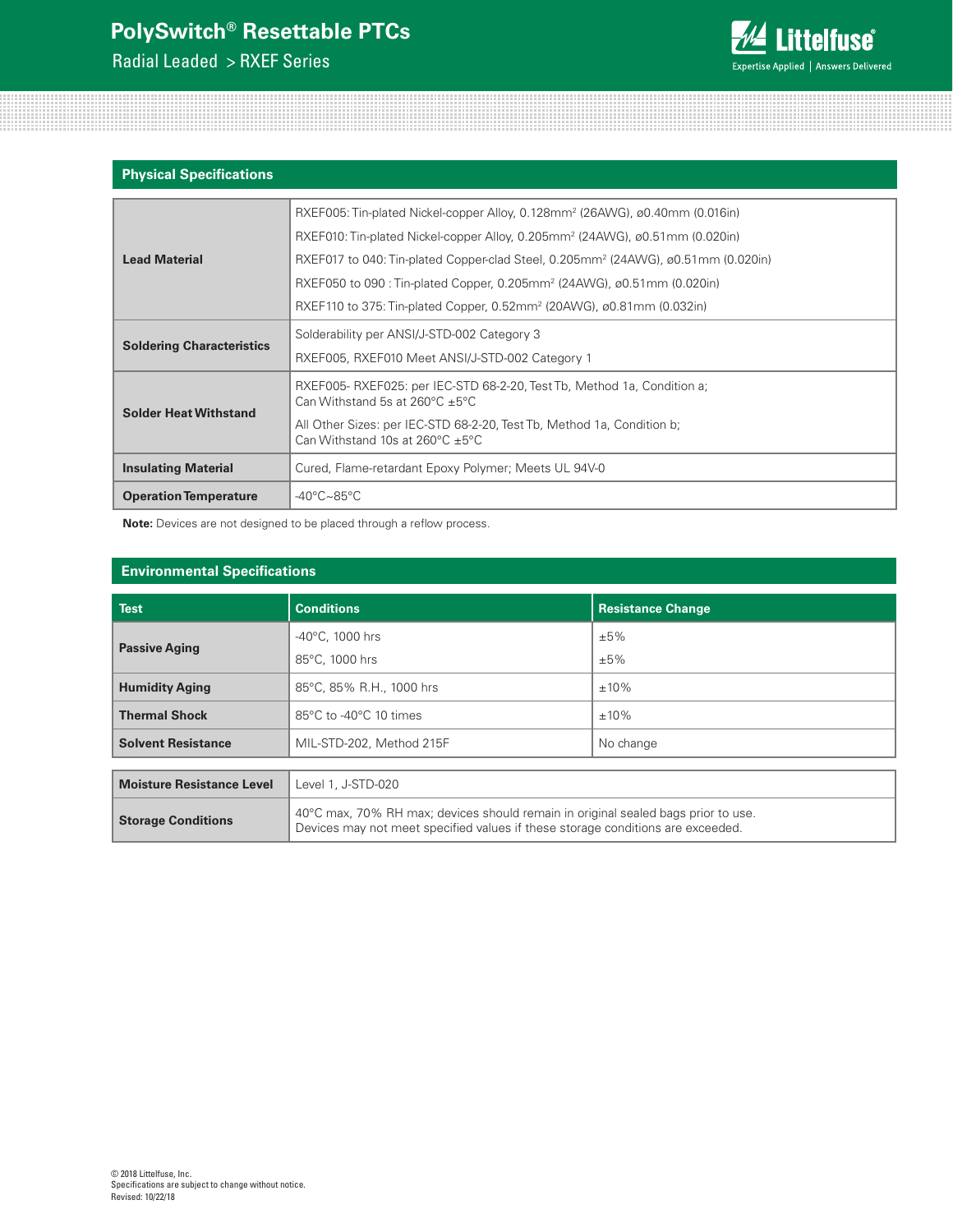

#### **PolySwitch® Resettable PPTCs** B B B B **desettable**

C

Radial Leaded > RXEF Series

C

C

C

#### **Dimension Figures**

C

C







C

C



D

<u>c to Calendario de C</u>

 $\mathbb{R}^2$ 



#### **Dimensions and Weights**

|                       |                          |                |                          |                |               |               | Dimensions in Millimeters (Inches) |                 |     |               |                 |               |        |                                         |
|-----------------------|--------------------------|----------------|--------------------------|----------------|---------------|---------------|------------------------------------|-----------------|-----|---------------|-----------------|---------------|--------|-----------------------------------------|
| Part<br><b>Number</b> |                          | $\overline{A}$ |                          | B              |               | $\mathbf{C}$  |                                    | D.              |     | E.            | H               | J.            | Figure | Device Mass (g)<br>(Only for Reference) |
|                       | Min                      | Max            | Min                      | Max            | Min           | Max           | <b>Min</b>                         | <b>Max</b>      | Min | <b>Max</b>    | Typ             | Typ           |        |                                         |
|                       |                          |                |                          |                |               |               |                                    | $RXEF - 60V$    |     |               |                 |               |        |                                         |
| RXEF005               | $\overline{\phantom{0}}$ | 8.0<br>(0.32)  |                          | 8.3<br>(0.33)  | 4.3<br>(0.17) | 5.8<br>(0.23) | 7.6<br>(0.30)                      |                 |     | 3.0<br>(0.12) | 1.07<br>(0.042) | 1.0<br>(0.04) | 1,4,5  | 0.069                                   |
| RXEF010               |                          | 7.4<br>(0.29)  |                          | 11.6<br>(0.46) | 4.3<br>(0.17) | 5.8<br>(0.23) | 7.6<br>(0.30)                      |                 |     | 3.0<br>(0.12) | 1.07<br>(0.042) | 1.0<br>(0.04) | 2,4,5  | 0.128                                   |
| RXEF017               | $\overline{\phantom{0}}$ | 7.4<br>(0.29)  | $\overline{\phantom{a}}$ | 12.7<br>(0.50) | 4.3<br>(0.17) | 5.8<br>(0.23) | 7.6<br>(0.30)                      |                 |     | 3.0<br>(0.12) | 1.68<br>(0.066) | 1.7<br>(0.07) | 2,4,5  | 0.174                                   |
|                       |                          |                |                          |                |               |               |                                    | <b>RXEF-72V</b> |     |               |                 |               |        |                                         |
| RXEF020               | $\overline{\phantom{0}}$ | 7.4<br>(0.29)  |                          | 11.7<br>(0.46) | 4.3<br>(0.17) | 5.8<br>(0.23) | 7.6<br>(0.30)                      |                 |     | 3.0<br>(0.12) | 1.17<br>(0.046) | 1.0<br>(0.04) | 2,4,5  | 0.119                                   |
| RXEF025               | $\overline{\phantom{0}}$ | 7.4<br>(0.29)  |                          | 12.7<br>(0.50) | 4.3<br>(0.17) | 5.8<br>(0.23) | 7.6<br>(0.30)                      |                 |     | 3.0<br>(0.12) | 1.17<br>(0.046) | 1.0<br>(0.04) | 2,4,5  | 0.130                                   |
| RXEF030               | $\qquad \qquad -$        | 7.4<br>(0.29)  |                          | 12.7<br>(0.50) | 4.3<br>(0.17) | 5.8<br>(0.23) | 7.6<br>(0.30)                      |                 |     | 3.0<br>(0.12) | 1.17<br>(0.046) | 1.0<br>(0.04) | 2,4,5  | 0.143                                   |
| RXEF040               | $\overline{\phantom{0}}$ | 7.6<br>(0.30)  |                          | 13.5<br>(0.53) | 4.3<br>(0.17) | 5.8<br>(0.23) | 7.6<br>(0.30)                      |                 |     | 3.0<br>(0.12) | 1.17<br>(0.046) | 1.2<br>(0.05) | 2,4,5  | 0.202                                   |
| RXEF050               | $\overline{\phantom{0}}$ | 7.9<br>(0.31)  |                          | 13.7<br>(0.54) | 4.3<br>(0.17) | 5.8<br>(0.23) | 7.6<br>(0.30)                      |                 |     | 3.0<br>(0.12) | 1.17<br>(0.046) | 1.2<br>(0.05) | 2,4,5  | 0.210                                   |
| RXEF065               |                          | 9.4<br>(0.37)  |                          | 14.5<br>(0.57) | 4.3<br>(0.17) | 5.8<br>(0.23) | 7.6<br>(0.30)                      |                 |     | 3.0<br>(0.12) | 1.17<br>(0.046) | 1.5<br>(0.06) | 2,4,5  | 0.277                                   |
| RXEF075               | $\overline{\phantom{0}}$ | 10.2<br>(0.40) |                          | 15.2<br>(0.60) | 4.3<br>(0.17) | 5.8<br>(0.23) | 7.6<br>(0.30)                      |                 |     | 3.0<br>(0.12) | 1.17<br>(0.046) | 1.5<br>(0.06) | 2,4,5  | 0.310                                   |
| RXEF090               |                          | 11.2<br>(0.44) |                          | 15.8<br>(0.62) | 4.3<br>(0.17) | 5.8<br>(0.23) | 7.6<br>(0.30)                      |                 |     | 3.0<br>(0.12) | 1.17<br>(0.046) | 1.5<br>(0.06) | 2,4,5  | 0.365                                   |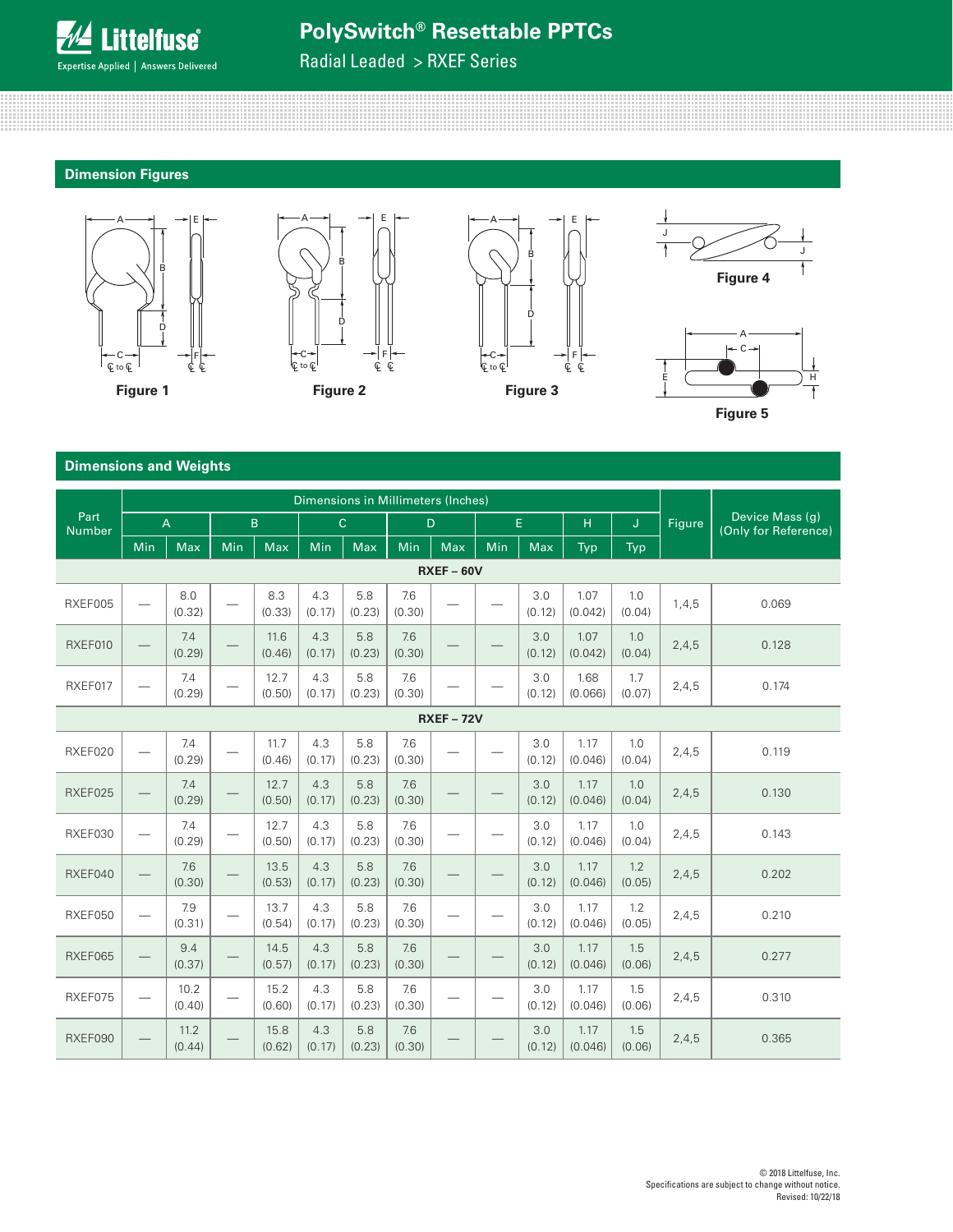C

Radial Leaded > RXEF Series



D

C to L CL CL CL CL CL CL CL CL CL

**Dimension Figures**

C

D

C

C





C

C



C

C

C





#### **Dimensions and Weights (Cont'd)**

|                       |                   |                |                                 |                |               |                | Dimensions in Millimeters (Inches) |                          |     |               |                 |               |        |                                         |
|-----------------------|-------------------|----------------|---------------------------------|----------------|---------------|----------------|------------------------------------|--------------------------|-----|---------------|-----------------|---------------|--------|-----------------------------------------|
| Part<br><b>Number</b> |                   | A              |                                 | B              |               | $\mathsf{C}$   | D                                  |                          |     | E             | H.              | J             | Figure | Device Mass (g)<br>(Only for Reference) |
|                       | Min               | <b>Max</b>     | Min                             | Max            | Min           | Max            | Min                                | <b>Max</b>               | Min | <b>Max</b>    | Typ             | Typ           |        |                                         |
|                       | <b>RXEF - 72V</b> |                |                                 |                |               |                |                                    |                          |     |               |                 |               |        |                                         |
| RXEF110               |                   | 12.8<br>(0.50) |                                 | 17.5<br>(0.69) | 4.3<br>(0.17) | 5.8<br>(0.23)  | 7.6<br>(0.30)                      |                          |     | 3.0<br>(0.12) | 1.37<br>(0.054) | 1.2<br>(0.05) | 3,4,5  | 0.546                                   |
| <b>RXEF135</b>        | $\hspace{0.05cm}$ | 14.5<br>(0.57) |                                 | 19.1<br>(0.75) | 4.3<br>(0.17) | 5.8<br>(0.23)  | 7.6<br>(0.30)                      |                          |     | 3.0<br>(0.12) | 1.37<br>(0.054) | 1.2<br>(0.05) | 3,4,5  | 0.653                                   |
| RXEF160               |                   | 16.3<br>(0.64) | —                               | 20.8<br>(0.82) | 4.3<br>(0.17) | 5.8<br>(0.23)  | 7.6<br>(0.30)                      | $\overline{\phantom{0}}$ |     | 3.0<br>(0.12) | 1.37<br>(0.054) | 1.5<br>(0.06) | 3,4,5  | 0.684                                   |
| RXEF185               |                   | 17.5<br>(0.69) | $\hspace{0.1mm}-\hspace{0.1mm}$ | 22.4<br>(0.88) | 4.3<br>(0.17) | 5.8<br>(0.23)  | 7.6<br>(0.30)                      |                          |     | 3.0<br>(0.12) | 1.37<br>(0.054) | 1.5<br>(0.06) | 3,4,5  | 0.808                                   |
| <b>RXEF250</b>        |                   | 20.8<br>(0.82) | $\overbrace{\qquad \qquad }^{}$ | 25.4<br>(1.00) | 9.4<br>(0.37) | 10.9<br>(0.43) | 7.6<br>(0.30)                      |                          |     | 3.0<br>(0.12) | 1.37<br>(0.054) | 1.7<br>(0.07) | 3,4,5  | 1.139                                   |
| <b>RXEF300</b>        |                   | 23.9<br>(0.94) |                                 | 28.6<br>(1.13) | 9.4<br>(0.37) | 10.9<br>(0.43) | 7.6<br>(0.30)                      |                          |     | 3.0<br>(0.12) | 1.37<br>(0.054) | 1.7<br>(0.07) | 3,4,5  | 1.379                                   |
| RXEF375               |                   | 27.2<br>(1.07) |                                 | 31.8<br>(1.25) | 9.4<br>(0.37) | 10.9<br>(0.43) | 7.6<br>(0.30)                      |                          |     | 3.0<br>(0.12) | 1.37<br>(0.054) | 1.7<br>(0.07) | 3,4,5  | 1.708                                   |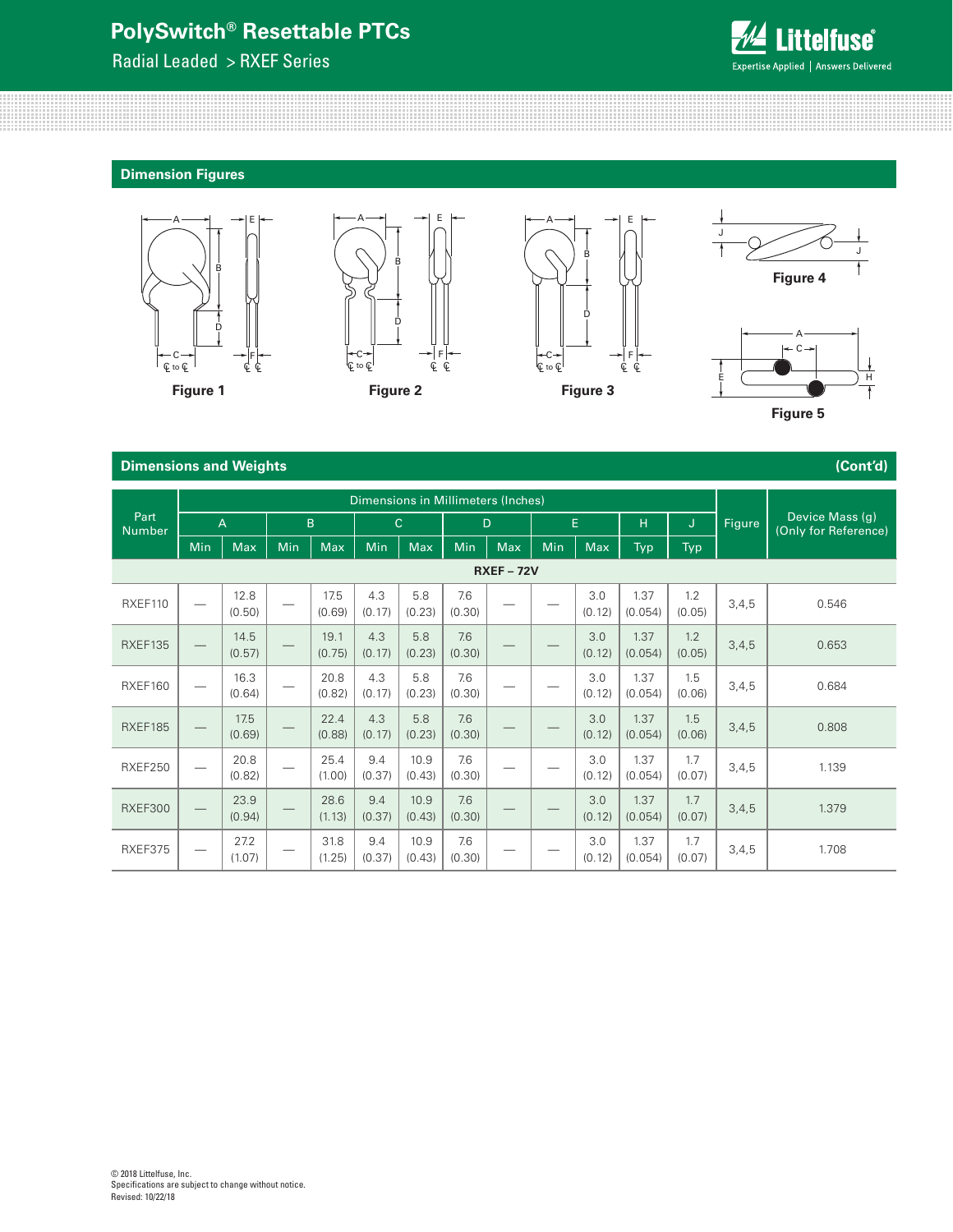

Radial Leaded > RXEF Series

| <b>Packaging and Marking Information</b> |  |  |
|------------------------------------------|--|--|
|                                          |  |  |

| Part<br>Number   | <b>Bag</b><br>Quantity   | <b>Tape and Reel</b><br>Quantity | <b>Ammo Pack</b><br>Quantity | <b>Standard Package</b><br>Quantity | Part<br><b>Marking</b>   | Agency<br>Recognition |
|------------------|--------------------------|----------------------------------|------------------------------|-------------------------------------|--------------------------|-----------------------|
|                  |                          |                                  | $RXEF - 60V$                 |                                     |                          |                       |
| RXEF005          | 500                      | $\overline{\phantom{0}}$         |                              | 10,000                              | $\overline{\phantom{0}}$ | UL, CSA, TÜV, CQC     |
| <b>RXEF005-2</b> |                          | 3,000                            |                              | 15,000                              |                          | UL, CSA, TÜV, CQC     |
| RXEF005-AP       |                          | —                                | 2,000                        | 10,000                              |                          | UL, CSA, TÜV, CQC     |
| RXEF010          | 500                      |                                  |                              | 10,000                              | X10                      | UL, CSA, TÜV, CQC     |
| <b>RXEF010-2</b> | $\overline{\phantom{m}}$ | 3,000                            |                              | 15,000                              | X10                      | UL, CSA, TÜV, CQC     |
| RXEF010-AP       | $\overline{\phantom{0}}$ | $\overline{\phantom{0}}$         | 2,000                        | 10,000                              | X10                      | UL, CSA, TÜV, CQC     |
| RXEF017          | 500                      |                                  |                              | 10,000                              | X17                      | UL, CSA, TÜV, CQC     |
| <b>RXEF017-2</b> |                          | 2,500                            |                              | 12,500                              | X17                      | UL, CSA, TÜV, CQC     |
| RXEF017-AP       |                          |                                  | 2,000                        | 10,000                              | X17                      | UL, CSA, TÜV, CQC     |
|                  |                          |                                  | <b>RXEF - 72V</b>            |                                     |                          |                       |
| RXEF020          | 500                      |                                  |                              | 10,000                              | X20                      | UL, CSA, TÜV, CQC     |
| <b>RXEF020-2</b> |                          | 3,000                            |                              | 15,000                              | X20                      | UL, CSA, TÜV, CQC     |
| RXEF020-AP       |                          |                                  | 2,000                        | 10,000                              | X20                      | UL, CSA, TÜV, CQC     |
| RXEF025          | 500                      |                                  |                              | 10,000                              | X25                      | UL, CSA, TÜV, CQC     |
| RXEF025-2        |                          | 3,000                            |                              | 15,000                              | X25                      | UL, CSA, TÜV, CQC     |
| RXEF025-AP       |                          |                                  | 2,000                        | 10,000                              | X25                      | UL, CSA, TÜV, CQC     |
| RXEF030          | 500                      |                                  |                              | 10,000                              | X30                      | UL, CSA, TÜV, CQC     |
| RXEF030-2        |                          | 3,000                            |                              | 15,000                              | X30                      | UL, CSA, TÜV, CQC     |
| RXEF030-AP       | $\overline{\phantom{m}}$ |                                  | 2,000                        | 10,000                              | X30                      | UL, CSA, TÜV, CQC     |
| RXEF040          | 500                      |                                  |                              | 10,000                              | X40                      | UL, CSA, TÜV, CQC     |
| <b>RXEF040-2</b> | $\overline{\phantom{0}}$ | 3,000                            | $\overline{\phantom{m}}$     | 15,000                              | X40                      | UL, CSA, TÜV, CQC     |
| RXEF040-AP       |                          |                                  | 2,000                        | 10,000                              | X40                      | UL, CSA, TÜV, CQC     |
| RXEF050          | 500                      |                                  |                              | 10,000                              | X50                      | UL, CSA, TÜV, CQC     |
| <b>RXEF050-2</b> | $\qquad \qquad -$        | 3,000                            |                              | 15,000                              | X50                      | UL, CSA, TÜV, CQC     |
| RXEF050-AP       |                          |                                  | 2,000                        | 10,000                              | X50                      | UL, CSA, TÜV, CQC     |
| RXEF065          | 500                      |                                  | $\overline{\phantom{0}}$     | 10,000                              | X65                      | UL, CSA, TÜV, CQC     |
| <b>RXEF065-2</b> |                          | 3,000                            |                              | 15,000                              | X65                      | UL, CSA, TÜV, CQC     |
| RXEF065-AP       |                          |                                  | 2,000                        | 10,000                              | X65                      | UL, CSA, TÜV, CQC     |
| RXEF075          | 500                      | $\qquad \qquad -$                | $\overline{\phantom{0}}$     | 10,000                              | X75                      | UL, CSA, TÜV, CQC     |
| <b>RXEF075-2</b> |                          | 3,000                            |                              | 15,000                              | X75                      | UL, CSA, TÜV, CQC     |
| RXEF075-AP       |                          |                                  | 2,000                        | 10,000                              | X75                      | UL, CSA, TÜV, CQC     |
| RXEF090          | 500                      |                                  | $\qquad \qquad -$            | 10,000                              | X90                      | UL, CSA, TÜV, CQC     |
| RXEF090-2        | $\overline{\phantom{0}}$ | 3,000                            |                              | 15,000                              | X90                      | UL, CSA, TÜV, CQC     |
| RXEF090-AP       | $\overline{\phantom{0}}$ | $\overline{\phantom{0}}$         | 2,000                        | 10,000                              | X90                      | UL, CSA, TÜV, CQC     |
| RXEF110          | 500                      | $\overline{\phantom{0}}$         |                              | 10,000                              | X110                     | UL, CSA, TÜV, CQC     |
| <b>RXEF110-2</b> |                          | 1,500                            |                              | 7,500                               | X110                     | UL, CSA, TÜV, CQC     |
| RXEF110-AP       |                          | $\overbrace{\phantom{123331}}$   | 1,000                        | 5,000                               | X110                     | UL, CSA, TÜV, CQC     |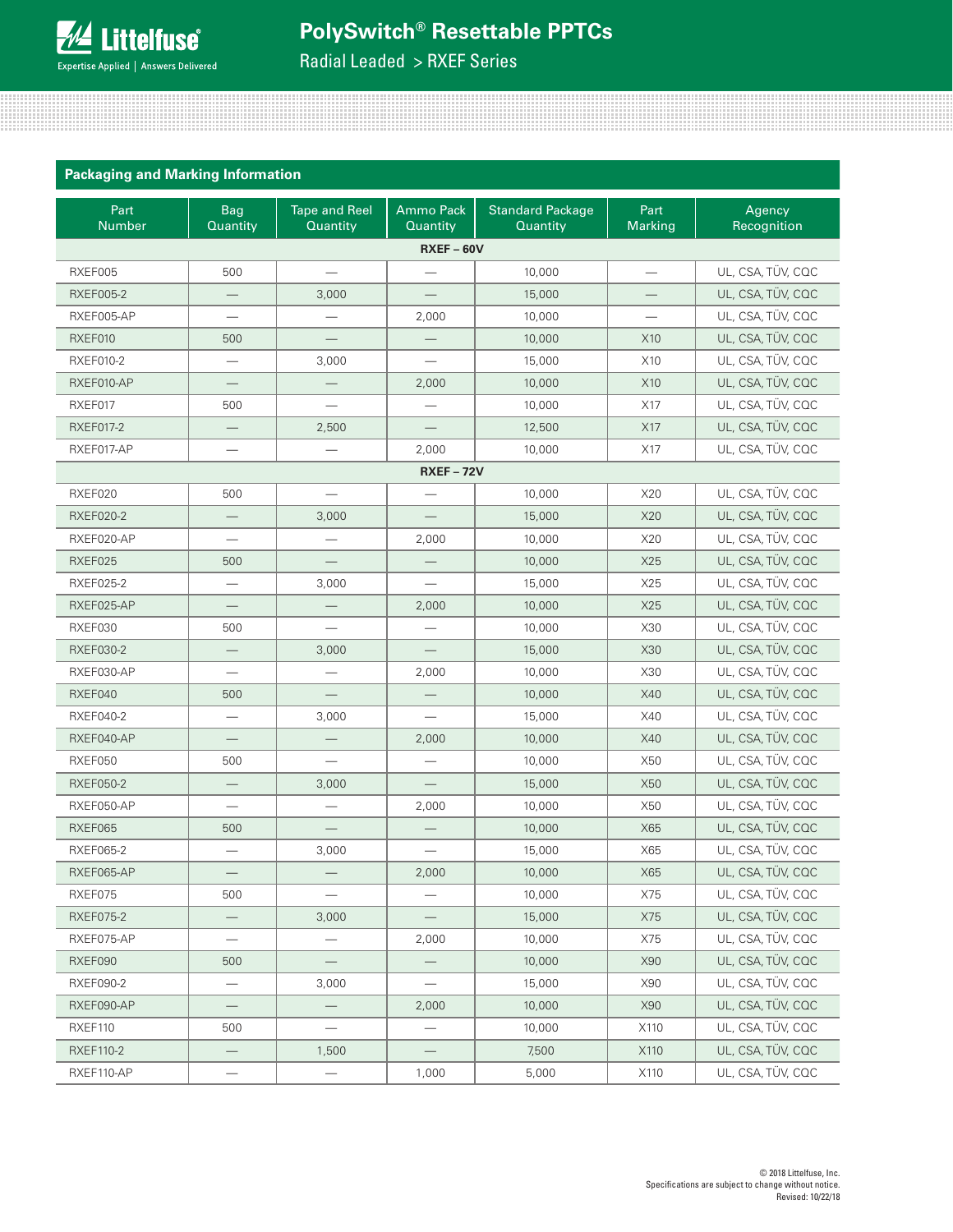Radial Leaded > RXEF Series



| <b>Packaging and Marking Information</b> |                        |                                  |                       |                                     |                 | (Cont'd)              |
|------------------------------------------|------------------------|----------------------------------|-----------------------|-------------------------------------|-----------------|-----------------------|
| Part<br><b>Number</b>                    | <b>Bag</b><br>Quantity | <b>Tape and Reel</b><br>Quantity | Ammo Pack<br>Quantity | <b>Standard Package</b><br>Quantity | Part<br>Marking | Agency<br>Recognition |
|                                          |                        |                                  | <b>RXEF-72V</b>       |                                     |                 |                       |
| RXEF135                                  | 500                    |                                  |                       | 10,000                              | X135            | UL, CSA, TÜV, CQC     |
| <b>RXEF135-2</b>                         |                        | 1,500                            |                       | 7,500                               | X135            | UL, CSA, TÜV, CQC     |
| RXEF135-AP                               |                        | -                                | 1,000                 | 5,000                               | X135            | UL, CSA, TÜV, CQC     |
| <b>RXEF160</b>                           | 500                    | –                                |                       | 10,000                              | X160            | UL, CSA, TÜV, CQC     |
| <b>RXEF160-2</b>                         |                        | 1,500                            |                       | 7,500                               | X160            | UL, CSA, TÜV, CQC     |
| RXEF160-AP                               |                        |                                  | 1,000                 | 5,000                               | X160            | UL, CSA, TÜV, CQC     |
| RXEF185                                  | 500                    |                                  |                       | 10,000                              | X185            | UL, CSA, TÜV, CQC     |
| <b>RXEF185-2</b>                         | $\qquad \qquad -$      | 1,500                            |                       | 7,500                               | X185            | UL, CSA, TÜV, CQC     |
| RXEF185-AP                               |                        | $\hspace{0.05cm}$                | 1,000                 | 5,000                               | X185            | UL, CSA, TÜV, CQC     |
| <b>RXEF250</b>                           | 250                    | --                               |                       | 5,000                               | X250            | UL, CSA, TÜV, CQC     |
| RXEF250-2                                |                        | 1,000                            |                       | 5,000                               | X250            | UL, CSA, TÜV, CQC     |
| RXEF250-AP                               |                        | —                                | 1,000                 | 5,000                               | X250            | UL, CSA, TÜV, CQC     |
| <b>RXEF300</b>                           | 250                    |                                  |                       | 5,000                               | X300            | UL, CSA, TÜV, CQC     |
| <b>RXEF300-2</b>                         |                        | 1,000                            |                       | 5,000                               | X300            | UL, CSA, TÜV, CQC     |
| RXEF300-AP                               |                        | $\overbrace{\qquad \qquad }^{}$  | 1,000                 | 5,000                               | X300            | UL, CSA, TÜV, CQC     |
| RXEF375                                  | 250                    |                                  |                       | 5,000                               | X375            | UL, CSA, TÜV, CQC     |

#### **Part Ordering Number System**



An "F" at the end of product series indicates Pb-free version of product.

**Note:** Kinked parts are recommended to control the height of the part on the PCB in non-auto PCB applications.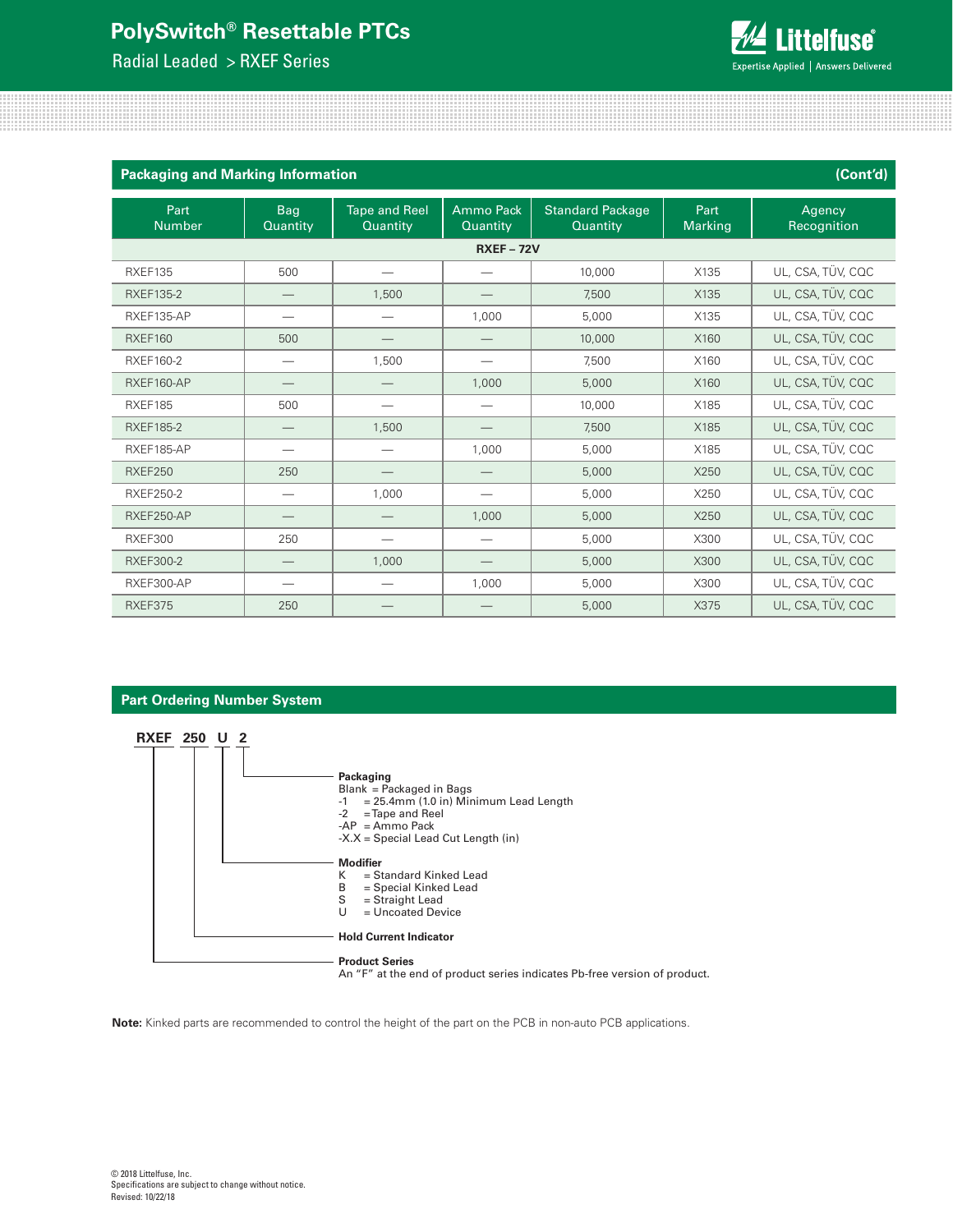Radial Leaded > RXEF Series

#### **Tape and Reel Specifications**

RXEF devices are available in tape and reel packaging per EIA468-B/IEC60286-2 standards. See Figures 1 and 2 for details.

| Description                                                 | <b>EIA Mark</b> | Dimension (mm)      | <b>Tolerance</b> |
|-------------------------------------------------------------|-----------------|---------------------|------------------|
| Carrier Tape Width                                          | W               | 18                  | $-0.5/+1.0$      |
| Hold-Down Tape Width                                        | $W_{4}$         | 11                  | Minimum          |
| Top Distance between Tape Edges                             | $W_6$           | 3                   | Maximum          |
| Sprocket Hole Position                                      | $W_{5}$         | 9                   | $-0.5/+0.75$     |
| Sprocket Hole Diameter                                      | $D_0$           | $\overline{4}$      | ± 0.2            |
| Abscissa to Plane (Straight Lead) (RXEF110 To RXEF300)      | H               | 18.5                | ± 2.5            |
| Abscissa to Plane (Kinked Lead) (RXEF010 To RXEF090)        | $\mathsf{H}_0$  | 16.0                | ± 0.5            |
| Abscissa to Top (RXEF010 To RXEF090)                        | $H_{1}$         | 32.2                | Maximum          |
| Abscissa to Top* (RXEF110 To RXEF300)                       | $H_1$           | 47.5                | Maximum          |
| Overall Width with Lead Protrusion (RXEF010 To RXEF090)     | C <sub>1</sub>  | 43.2                | Maximum          |
| Overall Width with Lead Protrusion* (RXEF110 To RXEF300)    | $C_1$           | 58                  | Maximum          |
| Overall Width without Lead Protrusion (RXEF010 To RXEF090)  | $\mathsf{C}_2$  | 42.5                | Maximum          |
| Overall Width without Lead Protrusion* (RXEF110 To RXEF300) | C <sub>2</sub>  | 57.0                | Maximum          |
| Lead Protrusion                                             | $L_1$           | 1.0                 | Maximum          |
| Protrusion of Cut-Out                                       | L               | 11.0                | Maximum          |
| Protrusion beyond Hold-down Tape                            | $\mathsf{I}_2$  | Not Specified       |                  |
| Sprocket Hole Pitch                                         | $P_0$           | 12.7                | ± 0.3            |
| Device Pitch (RXEF010 To RXEF090)                           |                 | 12.7                | ± 0.3            |
| Device Pitch (RXEF110 To RXEF300)                           |                 | 25.4                | ± 0.61           |
| Pitch Tolerance                                             |                 | 20 Consecutive      | ±1               |
| <b>Tape Thickness</b>                                       | $\top$          | 0.9                 | Maximum          |
| Overall Tape and Lead Thickness (RXEF010 To RXEF090)        | $T_1$           | 1.5                 | Maximum          |
| Overall Tape and Lead Thickness (RXEF110 To RXEF300)        | $T_1$           | 2.3                 | Maximum          |
| Splice Sprocket Hole Alignment                              |                 | $\mathsf{O}\xspace$ | ± 0.3            |
| <b>Body Lateral Deviation</b>                               | $\Delta h$      | $\mathbf 0$         | ± 1.0            |
| Body Tape Plane Deviation                                   | $\Delta p$      | $\mathbf 0$         | ± 1.3            |
| Ordinate to Adjacent Component Lead (RXEF010 To RXEF185)    | $P_1$           | 3.81                | ± 0.7            |
| Ordinate to Adjacent Component Lead (RXEF250 To RXEF300)    | $P_1$           | 7.62                | ± 0.7            |
| Lead Spacing* (RXEF010 To RXEF185)                          | F               | 5.05                | ± 0.75           |
| Lead Spacing* (RXEF250 To RXEF300)                          | F               | 10.15               | ± 0.75           |
| Reel Width (RXEF010 To RXEF090)                             | W <sub>2</sub>  | 56.0                | Maximum          |
| Reel Width* (RXEF110 To RXEF300)                            | W <sub>2</sub>  | 63.5                | Maximum          |
| <b>Reel Diameter</b>                                        | А               | 370.0               | Maximum          |
| Space between Flanges* (RXEF010 To RXEF090)                 | $W_1$           | 48.0                | Maximum          |
| Space between Flanges* (RXEF110 To RXEF300)                 | $W_1$           | 55.0                | Maximum          |
| Arbor Hold Diameter                                         | $\mathsf C$     | 26.0                | ± 12.0           |
| Core Diameter*                                              | $\mathsf{N}$    | 91.0                | Maximum          |
| Box                                                         |                 | 64/372/362          | Maximum          |
| <b>Consecutive Missing Places</b>                           |                 | None                |                  |
| Empty Places per Reel                                       |                 | 0.1%                | Maximum          |

\*Differs from EIA specification.